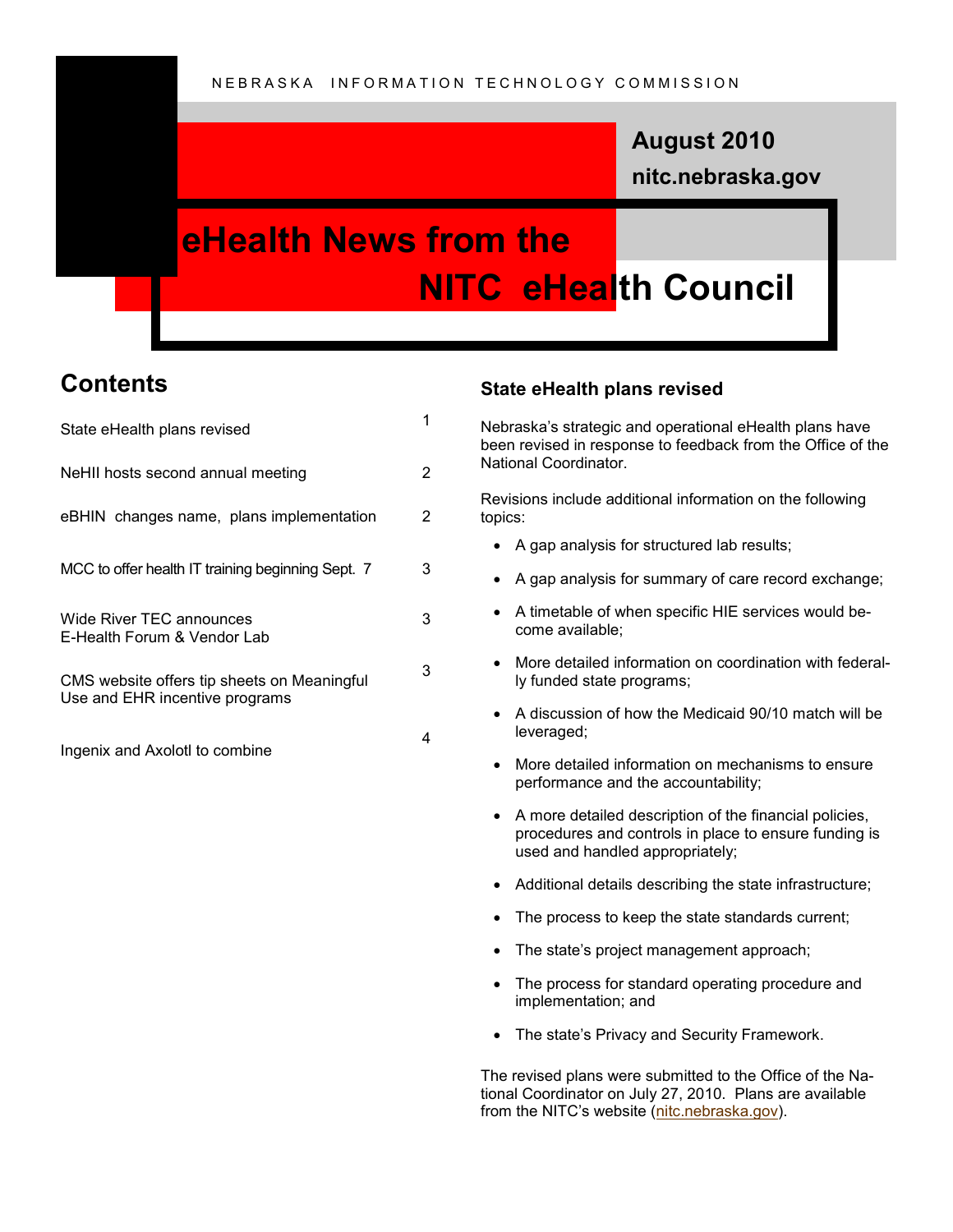## **eHealth News**

### **eHealth Council will meet Sept. 13**

The NITC eHealth Council will meet on September 13 from 1:30 to 4:00 at Nebraska Educational Telecommunications, 1800 N. 33<sup>rd</sup> St., Lincoln in the Board Room on the first Floor. The agenda and meeting materials will be available on the NITC website ([nitc.nebraska.gov\)](http://nitc.nebraska.gov/) prior to the meeting.

#### **NeHII hosts second annual meeting**

The second NeHII Annual Meeting was held July 29, 2010 in Hastings, Nebraska at the Quality Inn Hotel and Convention Center. The event was kicked off with a press conference by the Governor at Mary Lanning Memorial Hospital proclaiming the success of the statewide health information exchange. Featured speakers for the meeting included Chris Muir with the Office of the National Coordinator from the U.S. Department of Health and Human Services (ONC), and Keith Hepp from HealthBridge in Cincinnati, Ohio, one of the nation's largest health information exchanges.

Muir attributed NeHII's extremely successful year to its leadership, starting at the top with Governor Dave Heineman and Lt. Governor Rick Sheehy. He also praised the dedication of Nebraska healthcare executives, as well as cohesive stakeholder relationships and involvement. Muir specifically pointed to the extraordinary cooperation among competitors on behalf of patients. Indicating that government stimulus funding was only "seed money," Muir impressed upon the audience the importance of the fact that NeHII was funded primarily by the private sector, with only a very small percentage of grant dollars, and urged other states to follow suit.

Physician adoption continues to increase. After using the system for a short period of time, physicians are experiencing time efficiencies by utilizing NeHII's functionalities. Dr. Stephan Thome, an oncologist in Omaha, finds it very helpful to access patient's results from the various geographic areas in Nebraska. In addition, he stated "Providing consultations is now made much easier with the ability of NeHII to follow a patient across healthcare delivery systems. The HIPAA compliance and security logging is exemplary and reassuring to patient and healthcare provider alike."

A recent *InformationWeek article* inaccurately reported that

information within NeHII is limited to lab and radiology reports and demographic information. However, not only does NeHII have lab reports and radiology reports, but it also provides physicians with transcription records which include history and physicals, consults, discharge summaries and operative reports. Additionally, NeHII provides eligibility information, medication history, and information about medical problems and allergies.

Deb Bass, NeHII's Executive Director, and Chris Henkenius, NeHII's Program Director, maintain busy schedules which include serving as featured presenters in Nebraska and throughout the U.S. at conferences and events. As they share their experiences regarding NeHII and future plans for the exchange, many states are seeking NeHII leaders for information and advisory consulting regarding the process to of implementing HIE successfully. NeHII is offering the advisory services to other states and RHIOs as a revenue generation strategy for the exchange's sustainability. Deb Bass and Chris Henkenius are available for community presentations and may be contacted at 402.981.7664.

#### **eBHIN changes name, plans implementation**

In the last quarter, SNBHIN has changed its name to the Electronic Behavioral Health Information Network (eBHIN). eBHIN was selected as the new name for network because it more accurately reflects the future direction of the organization and mission *to promote quality care through efficient, secure, and confidential handling of data and patient information in order to provide seamless integrated patient care and access from multiple locations.*

Activities have focused on the continuing development of the data system architecture to facilitate entry of service authorization information by care providers based on their service delivery workflow. The information entered into the eBHIN Community Health Solutions application creates a standard record for health information exchange. The design facilitates electronic upload of the information to the Magellan behavioral health Administrative Services organization. Plans for training and go live based on this system design are in development for implementation early in 2011.

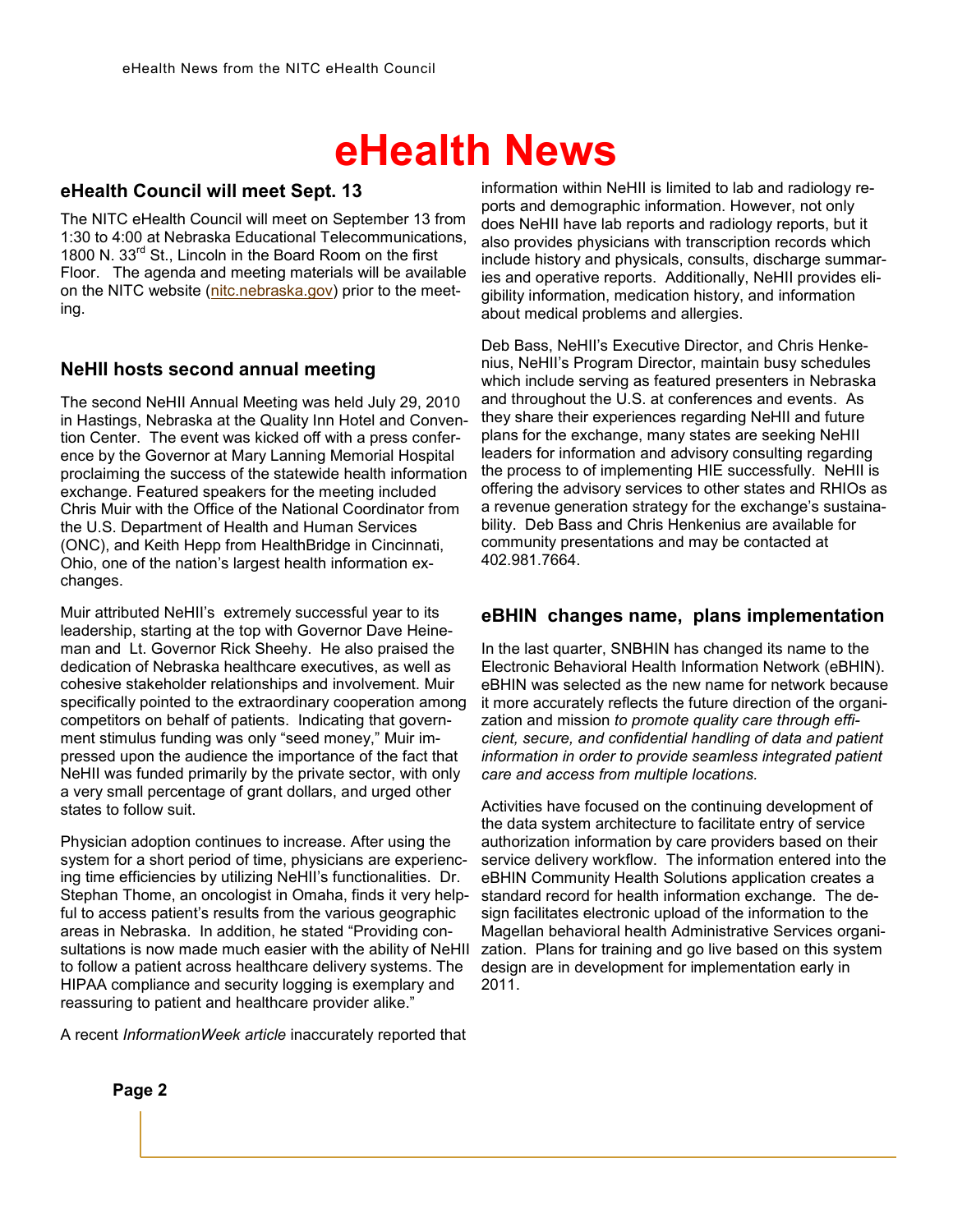# **eHealth News**

### **MCC to offer health IT training beginning Sept. 7**

The 2014 deadline for nationwide conversion to electronic medical records is fast approaching, and the need for trained health IT workers is great. A recent survey conducted by the American Society of Health Informatics Managers found that those in the HIT field estimate the number of new health IT jobs created in the next five years will fall between 50,000 and 200,000.

Metropolitan Community College is pleased to offer a new program of study intended to address Nebraska's need for skilled health IT workers.

This fall, MCC will launch its online Health Information Technology program. Metro is the recipient of a coalition training grant from ARRA/HHS to provide HIT training for the entire state of Nebraska.

An HIT specialist diploma consists of a series of online classes designed for incumbent workers in either the health careers or information technology fields. The diploma can be earned after about six months of study.

Scholarship funds to pay for tuition and fees are available for those who qualify; applications are now available. Classes begin September 7.

For more information, visit [www.mccneb.edu/hitp.](http://www.mccneb.edu/hitp)

### **Wide River TEC announces E-Health Forum & Vendor Lab**

Wide River Technology Extension Center (TEC), the Regional Extension Center for the state of Nebraska, has been extremely busy the last few months. On July 13, 2010, we received notice that Meaningful Use was defined. Overall, the perception of healthcare professionals is that their concerns have been listened to and the opportunity for flexibility in meeting the objectives is now a realistic option. As a result, Wide River TEC has begun marketing our services to healthcare providers in the state.

Wide River TEC plans to assist physicians in achieving Meaningful Use of electronic health records, with priority for primary care physicians (PPCP). On August 9, Wide River TEC started offering our services at no cost to eligible prac-

tices! That means for each PPCP who engages with Wide River TEC during this promotional period, the normal fee of \$2,000 per physician will be waived!

To be eligible for this promotional pricing, the practice must meet all the required conditions. To view the list, visit [www.widerivertec.org/home/promotionalpricing.aspx](http://www.widerivertec.org/home/promotionalpricing.aspx) . This special promotional pricing is only available until Friday, September 17, 2010.

Wide River Technology Extension Center (TEC) is hosting an E-Health Forum and Vendor Lab on Wednesday, September 15, 2010, at the Embassy Suites in downtown Lincoln. This event offers Nebraska health-care providers a personal, hands-on experience with a variety of leading EHR vendors. It is designed to engage, motivate and educate attendees regarding meaningful use and the clinical value of using health information technology.

To view the invite and to register, visit [www.widerivertec.org/home/events.aspx](http://www.widerivertec.org/home/events.aspx) .

This article was developed by CIMRO of Nebraska through funding from the United States Office of the National Coordinator, Department of Health and Human Services, grant number 90RC0018/01.

### **CMS website offers tip sheets on Meaningful Use and EHR incentive programs**

Get up-to-date and accurate information about Meaningful Use and the Medicare and Medicaid EHR incentive programs from CMS at [www.cms.gov/EHRIncentiveprograms/.](http://www.cms.gov/EHRIncentiveprograms/) Visit the website to get specifics about the program and download new tip sheets.

Fact sheets and downloads include:

- [Medicaid Provisions of the EHR Incentive Program](http://www.cms.gov/MLNProducts/downloads/EHR_Final_Rule-Medicaid.pdf)  [\[PDF 280KB\]](http://www.cms.gov/MLNProducts/downloads/EHR_Final_Rule-Medicaid.pdf)
- [Medicaid Questions on the EHR Incentive Program](http://www.cms.gov/MLNProducts/downloads/Medicaid_Qs-EHRIP_Final_Rule.pdf)  [\(8/5/10\) \[PDF 248KB\]](http://www.cms.gov/MLNProducts/downloads/Medicaid_Qs-EHRIP_Final_Rule.pdf)
- [Fact Sheet: Medicare and Medicaid EHR Incentive](https://www.cms.gov/apps/media/press/factsheet.asp?Counter=3466&intNumPerPage=10&checkDate=&checkKey=&srchType=1&numDays=3500&srchOpt=0&srchData=&keywordType=All&chkNewsType=6&intPage=&showAll=&pYear=&year=&desc=&cboOrder=date)  [Programs: Title IV of Recovery Act \(June 16, 2009\)](https://www.cms.gov/apps/media/press/factsheet.asp?Counter=3466&intNumPerPage=10&checkDate=&checkKey=&srchType=1&numDays=3500&srchOpt=0&srchData=&keywordType=All&chkNewsType=6&intPage=&showAll=&pYear=&year=&desc=&cboOrder=date)
- [Press Release: CMS and ONC Final Rules to Sup-](https://www.cms.gov/apps/media/press/release.asp?Counter=3786&intNumPerPage=10&checkDate=&checkKey=&srchType=1&numDays=3500&srchOpt=0&srchData=&keywordType=All&chkNewsType=1%2C+2%2C+3%2C+4%2C+5&intPage=&showAll=&pYear=&year=&desc=&cboOrder=date)

**Page 3**